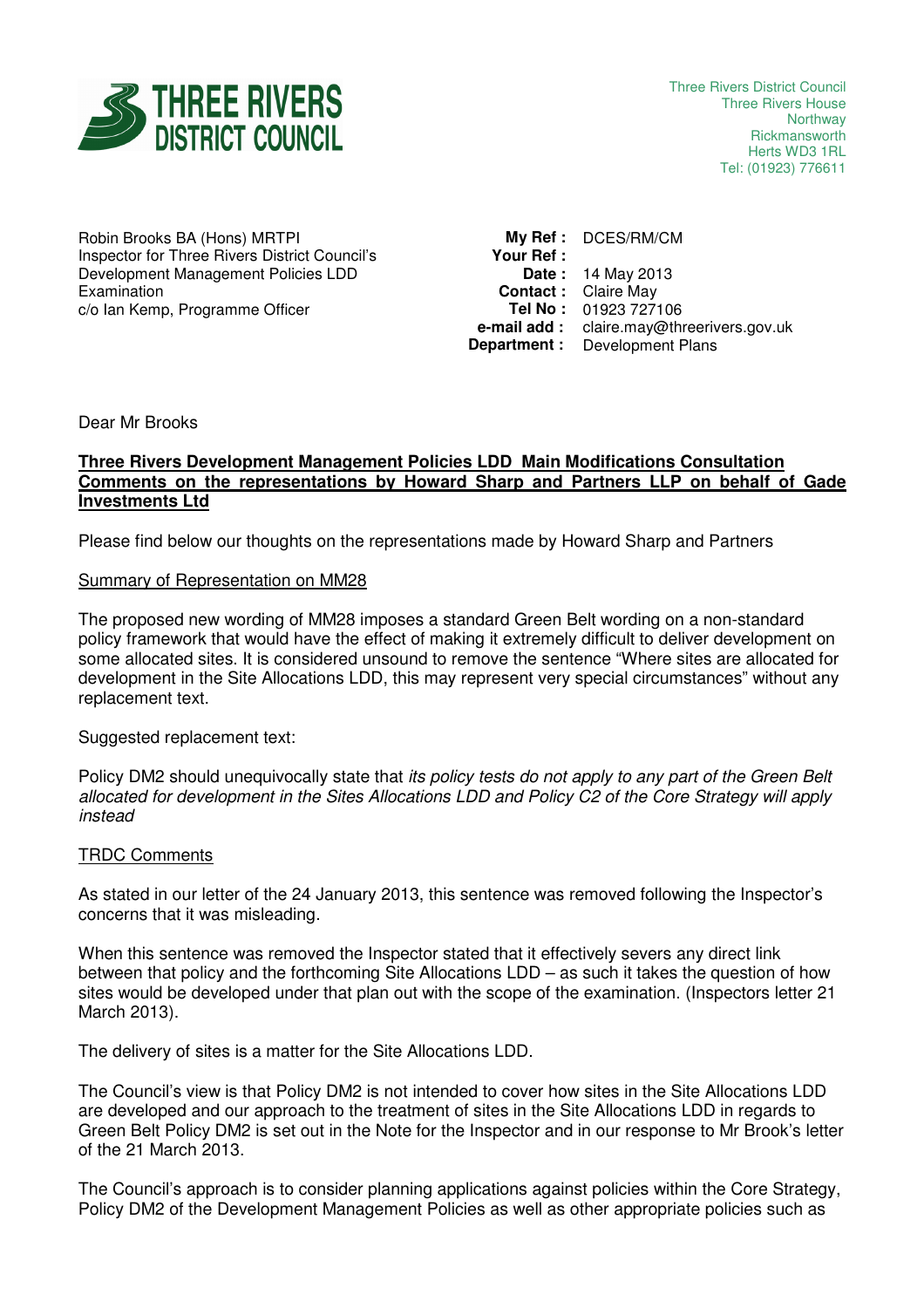those relating to design and the NPPF. In effect, applications for development of the Green Belt sites in the Site Allocations LDD will be considered on a case by case basis and 'Very special circumstances' will have to be considered as part of the consideration of any application for planning permission on these sites

It is our view that the suggested replacement wording is inappropriate as it suggests that Green Belt sites should not be assessed against Green Belt policy and contradicts the Councils approach set out in the Core Strategy and those of national policy.

# Summary of Representation on MM34

The rewording of the policy is broadly supported but should be more flexible with respect to Zone 3b (functional floodplain). The PPS25 Practice Guide states that generally development should be directed away from zone 3b but it's not an absolute prohibition. Some functional floodplain is already developed and there should always be flexibility to alter it as part of a scheme to reduce flood risk: both public and privately funded schemes must be capable of being brought forward to reduce flood risk to existing properties and infrastructure. The Exceptions text referred to in paragraph 102 of the NPPF can justify development in higher probability flood zones if the following elements are met:

• It must be demonstrated that the development provides wider sustainability benefits to the community that outweigh the flood risk, informed by a Strategic Flood Risk Assessment where one has been prepared

• a site specific flood risk assessment must demonstrate that the development will be safe for its lifetime taking account of the vulnerability of its users without increasing flood risk elsewhere and where possible will reduce flood risk overall.

Therefore part b) should state:

b) New development will not be permitted in Flood Zone 3b, as defined by the SFRA, unless the development forms part of a strategy to deliver reduced flood risk overall. Redevelopment of existing built development in that zone will only be permitted if the proposals are of a compatible use class and would not increase flood risk elsewhere.

# TRDC Comments

Planning Policy Statement 25 was replaced by the NPPF and Paragraph 100 of the NPPF states:

' Inappropriate development in areas at risk of flooding should be avoided by directing development away from areas at highest risk, but where development is necessary, making it safe without increasing flood risk elsewhere.'

Paragraph 5 of the Technical Guidance to the National Planning Policy Framework states that:

'The overall aim should be to steer new development to Flood Zone 1. Where there are no reasonably available sites in Flood Zone 1, local planning authorities allocating land in local plans or determining planning applications for development at any particular location should take into account the flood risk vulnerability of land uses (see table 2) and consider reasonably available sites in Flood Zone 2, applying the Exception Test if required (see table 3). Only where there are no reasonably available sites in Flood Zones 1 or 2 should the suitability of sites in Flood Zone 3 be considered, taking into account the flood risk vulnerability of land uses and applying the Exception Test if required.'

Paragraph 102 of the NPPF, that the respondent refers to, sets out both of the tests that need to be passed as part of the Exemptions Test but is not intended to mean that *new* development will be permitted if it 'forms part of a strategy to deliver reduced flood risk overall' as suggested.